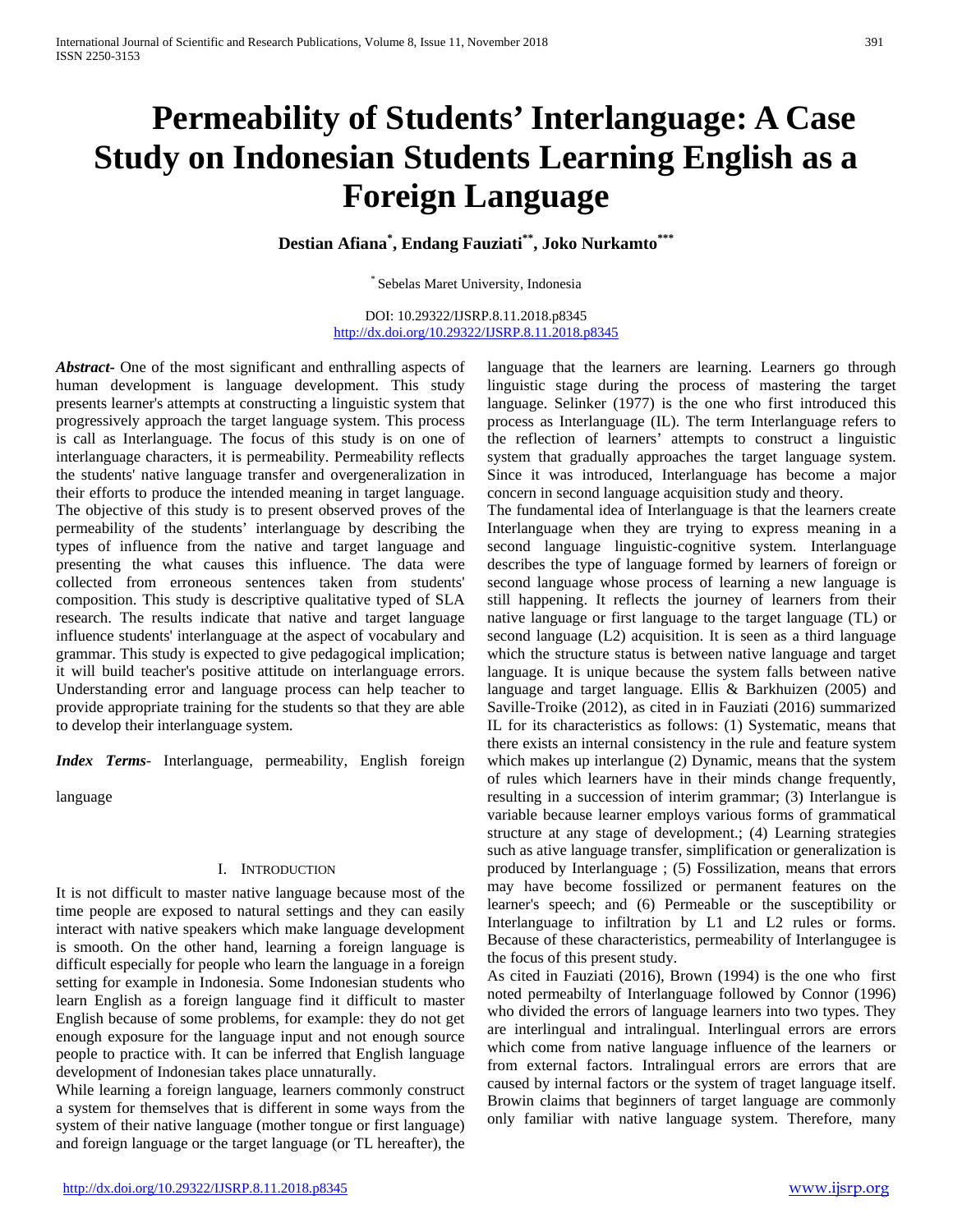learner errors in this stage are because of the influence from their NL system.

Permeability of IL means the system of IL that is influenced by both learners' NL and TL being learned. This study wants to examine not only NL influence but also TL influence on students' Interlanguage. The main adjectives of this study are to classify, explain, and portray the influence of both NL and TL to the IL of Indonesian students learning English as a foreign language. Based on the purpose of the study, detailed objectives of the present study the followings: (1) to describe the types of the native language influence (Indonesian) on the Interlanguage production of students; (2) to describe the types of target language (English) on the production of students' Interlanguage

#### II. RESEARCH ELABORATIONS

This study is qualitative typed of SLA (Second Language Acquistion) research which use classroom as the context (Ellis, 2006). This study used descriptive qualitative as framework. The data were collected, identified, described, and explained from students' English composition. The subjects of this study are 32 students of eighth grade learning English as a foreign language. Indonesian is the students' native language and through formal schooling they have learned English as a foreign language at least eight years. The students have the same nationality, education background, English proficiency level, language background and age. The data were sentences containing interlanguage; there were 289 erroneous sentences which were collected for this study. The data source was English composition written by the students with topic: My Daily Activities and My Last Holiday.

For the data collection, elicitation technique and documentation technique are used. Elicitation technique used to support the students to produce the writing. Elicitation is used because it is able to give a better insight on learners' ability and a better understanding of their interlanguage than the study of naturally occurring speech or writing can provide. The second technique of data collection is documentation. The processes of documentation are as follow: (1) The students were given a task to perform a free composition; (2) The researcher supervised the students and read the composition accurately to identify the erroneous sentences (3) The researcher wrote down all the erroneous sentences taken from the composition to be described how the permeability of their language system.

# III. FINDINGS AND DISCUSSION

# *A. NL Influence Types on Studets' IL*

.

After analyzing the data, it is found that there are two main types of NL influence to the students' IL. They are lexical influence and grammar influence. The influence of lexical covers the use of items of vocabulary, Indonesian acronym, and Indonesian cognate. The influence of lexical The influence of lexical is often found in the borrowings word which is converted so it makes natural sounds and spelling. The influence of grammar was found in the use of Indonesian collocation, passive pattern, and conjunction.

The use of Indonesian vocabulary in the students' IL production is the first type of lexical influence. The students use their native language (Indonesian) such as in "My friends and I like to go to *bioskop* together" The word *bioskop* is Indonesian words, referring to cinema. Other Indonesian words found is about Indonesian food and place as in "Mother usually buy *pecel* for me" and "The *pecel* shop is near *wedangan Gerkung*". The word *pecel* refers to Indonesian food, that is vegetables with peanut sauce. *Wedangan* is a word to describe food stalls that provides traditional food and it is easily can be found at the road side, whereas 'Gerkung' is the name of the food stall. In fact, it is can be understood that these kinds of term are not transferable easily when target language is being learned. The students find it difficult to translate the words into English because it is deeply embedded in their culture.

The next lexical influence type is related to the use of Indonesian cognate. According to Richards & Schmidt (2002), cognate is one word in a language which has similar form and meaning with a word in another language because both languages are related, such as *legenda* (legend), *kuliner* (culinary), *baterai* (battery), and *foto* (photo). This phenomena occurs because students think that both in Indonesian and English these cognates have the same form and meaning. For instance, they wrote "It's about *Legenda* Toba Lake; "We enjoyed the *kuliner*"; "My phone *baterai* was only 16%"; and "We took many *foto*". In fact, these cognates only share the same meaning and but different in spelling. To deal with their problem in expressing their ideas in English, the learners had taken some benefits of the similarity. This shows how learners bridge to their expression to English.

Another type of influence in lexical is the use of acronym of Indonesian, for example 'RT' (*Rukun Tetangga* means a group neighborhood and 'RW' (*Rukun Warga* means hamlet, consists of several groups of neighborhood). These words belong to living circumstances-related terms which are strongly rooted to the culture of Indonesian. The situation that the students faced was where they weren't able to find their English equivalence, therefore, they wrote "I live in RT 001, RW 005" These acronyms are used to fill up the gaps in their English vocabulary knowledge. The NL grammar influence on students' IL was recognizable enough because the linguistic knowledge of TL is not adequate. They used the system of linguistic that the know the best from NL, including the use of Indonesian collocation, passive construction, and negative construction.

Collocations are known as two or more words which go together and sound correct to the native speaker of NL but it doesn't sound right for native speaker of foreign language.

Indonesian collations were found in the data such as "I'm difficult to learn English." This sentence is translated from Indonesian *Saya* (I'm) *sulit* (difficult) *belajar bahasa Inggris* (to learn English) and this collocation only sounds correct to Indonesian native speaker. In English it is more appropriate to say 'I find it difficult to learn English'. Students tend to have word for word translation to express their idea. So it resulted in the creation of IL production. The example above portrays how Indonesian collocation has found in IL production.

Other influence on grammar was in the form of passive sentence. The students formed sentence like "The hat was dropped by me"; "The driver was not careful, the woman was hit"; "The food can be delivered by that shop". These examples show that they often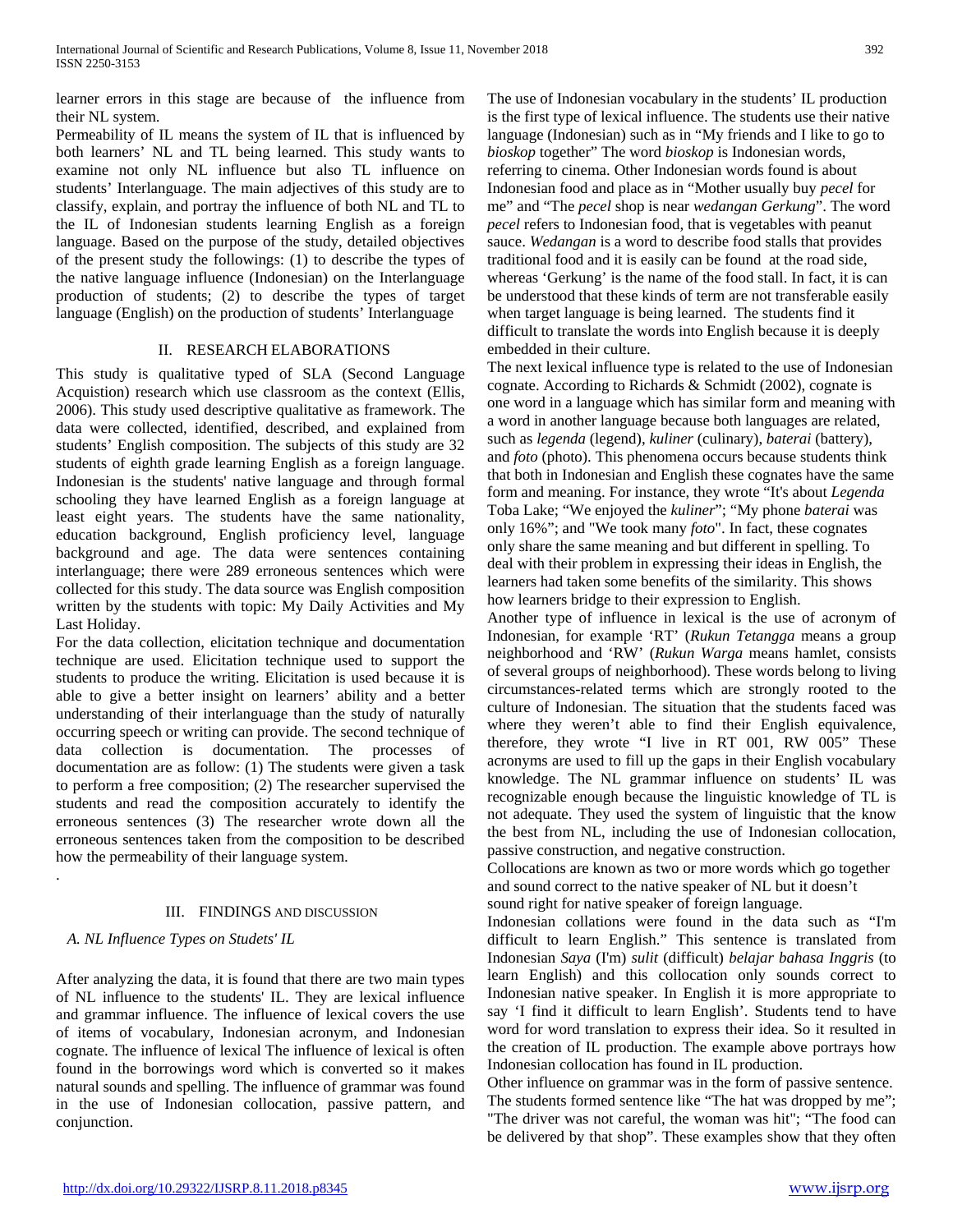use passive construction in their target language expression. It might be because of the fact that in Indonesian culture people likes to talk more about the people or things around them rather than about themselves. As a result they tend to put the object (person or thing) which is affected by an action and position the subject later. This was because of the modesty virtue of Indonesian people tend to avoid making direct negative statement by hiding the doer or subject and choose to express it in passive sentence. Students' IL production reflected this tendency. This style surely does not belong to English version. The examples above can sound more natural in active sentence such as: "I dropped the hat"; "The driver was not careful. He hit the women"; and "The shop can deliver the food".

The last grammatical influence found the data was in the negation or negative sentence. The students believe that English negation was similar to Indonesian negation. Most of students do not use auxiliary before negation marker (no/not). It is due to the absent of auxiliary in Indonesian negation. Hence, they wrote "Our journey not easy"; "I not speak English well". In the examples, "Our journey not easy" was the literal translation of Indonesian *Perjalanan kita* (our journey) *tidak* (not) *mudah* (easy); I not speak English well from *saya* (I) *tidak* (not) *berbicara* (speak) *bahasa Inggris* (English) *dengan baik* (well).

#### *B. TL Influence Types on Students' IL*

Target language also influences students' IL in the aspect of lexical and grammatical. In lexical aspect students' IL can be seen in the use of false friends (the similarity of meaning and form in vocabulary), while the influence of grammar can be seen in the use of pronoun, verb tenses, and preposition. The influence of TL lexical was due to the students' confusion in English words have similar meaning. For instance, the words tall and high have the same meaning in Indonesian, which is *tinggi*. So, the students produced "I want to hike in tall mountain". The words walk and operate can be translated into Indonesian as *menjalankan* and they wrote "I learnt to walk computer" The next influence of lexical from TL was because students have problem with part of speech in English. Part of speech is a category of word based on its syntactic function. The students are confused how to use verb and adjective as in "To beautiful the decoration, we put some flowers"; "Don't forget to additional sugar in your tea"; "The doctor helped to healthy the patient". "Beautiful", "additional" and "healthy" are adjectives that are commonly acquired first by the students; so they are were more recognizable and ready to use than other verbs which ahs the similar function or position.

The influence of TL grammar on students' IL includes the use of verb tens, pronoun, and preposition. The first type of grammatical influence was the use of English verb tense. In English, verb means an action, and the action is related to the time when the action is done by the doer. Learning verb tense was the most difficult part of grammar that they have to acquire. It is due to the absence of verb tense concept in Indonesian. The first type of verb tense concept was the use of BE. In Indonesian concept there is no BE. In the data, the absence of BE found in the sentence such as "The books mine"; "My phone inactive'. The students abandoned the occurrence of copula BE in a sentence since it has no semantic contribution in the sentence. Second, the use of present tense to express past tense is found in the students' IL. For examples, "Last holiday, I go to Bali"; "Grandma sleep when we arrive there". Third, incorrect comparative degree commonly occurred in their IL production because in their current knowledge comparative degree is made by adding -er to all adjective, such as "Beach is *gooder* than mountain"

Similarly, the problem in understanding English personal pronoun becomes another influence in students' IL. It is because gender and number difference do not exist in Indonesia. The students wrote sentences such as "My parents are wonderful. I love they so much."; "Jack is a smart student. She is also diligent"

Last, the most problematic category that the students meet in learning English is preposition. It is because there some differences between English and Indonesian system of preposition. The number of English prepositions is more various compared to Indonesian. For instance, Indonesian preposition *di*  to tell where and when actions happen may have equivalents in English i.e. in, at, on. Confused by the various prepositions to use, they tend to use the preposition that they are familiar such as in sentence "In Sunday, I go to church"; "We arrived in 5 p.m".

#### *C. Discussion*

The findings of this study show the empirical proof of native language and target language influence on studdents' Interlanguage production. This corresponds the theory of Interlanguage proposed by Selinker (1997), Ellis & Barkhuizen (2005), Gass and Selinker (2008) and Sabille-Troike (2012) that stated learner language is open to the permeation not only from learners' NL but also learners' TL systems.

Examining the types of NL influence in students' Interlanguage can give insight about what types of NL influence on vocabulary that occurred the most especially on the use of NL words, and that the influence on TL grammar occurred on the use of tenses. It can be assumed that lexical and grammar were the most difficult area that is faced by Indonesian students learning English as a foreign language.

The current study found that there are three sources of influence on students' IL. The first one is the students' good mastery of native NL (Indonesian) , the second one is the students' limited knowledge of TL (English), and the third one is the possession of two language systems in one mind. This finding is in line with the theory of Selinker (1997) and Saville – Troike (2012) claimed that IL is easily influenced by both learners' NL and TL systems. Due to the students' limited knowledge of TL, they took alternative to the linguistic knowledge, both from NL and TL, causing IL production.

#### IV. CONCLUSION

Based on the findings and discussion, the writer can draw several conclusions from this present study. First, the study proved that students' IL production was influenced by both NL and TL. It is because in one mind, students have two language systems